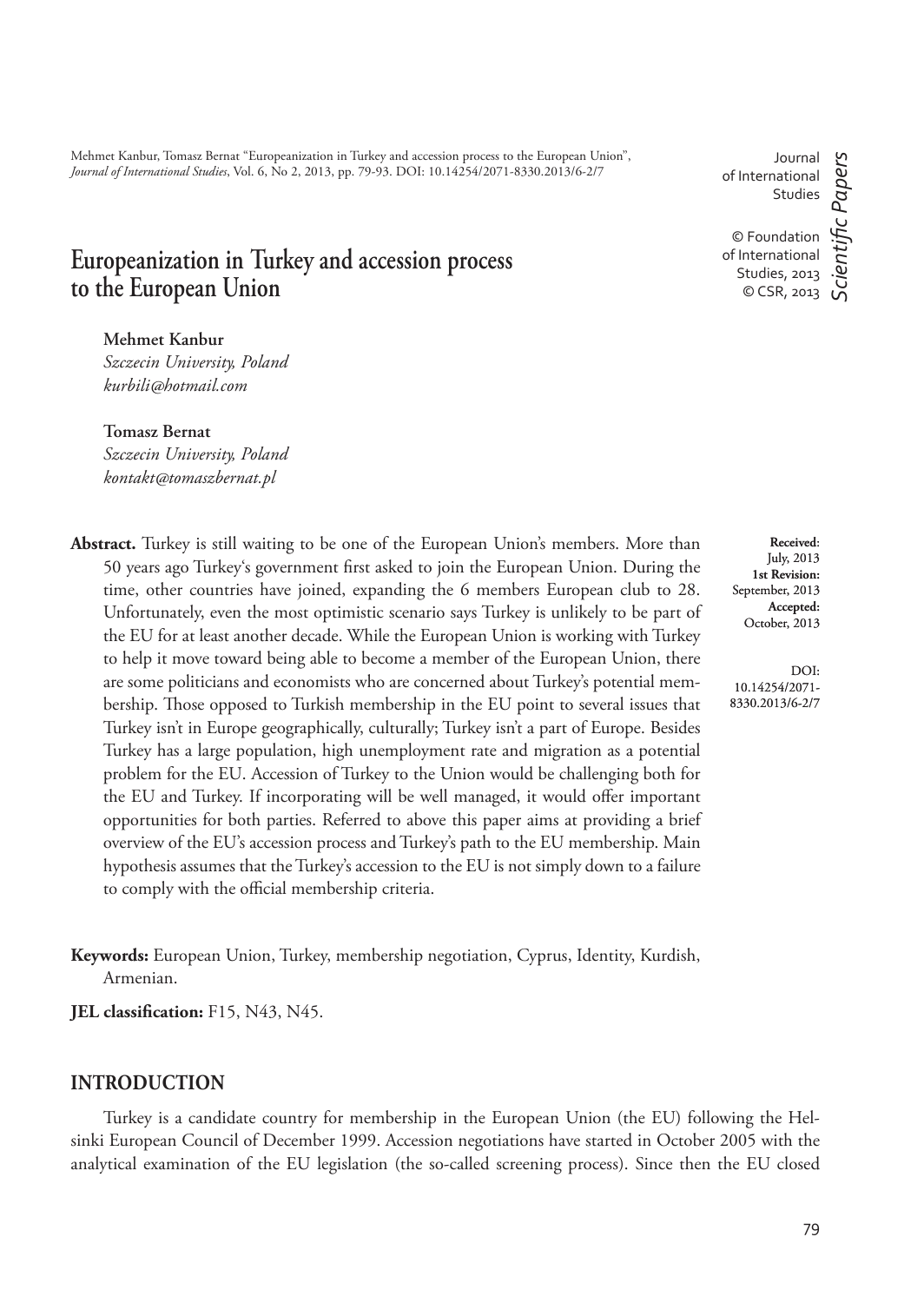provisionally one chapter: Science and Research (June 2006). In addition the EU opened negotiations on seven others: Enterprise and Industry (March 2007) and Financial Control and Statistics (June 2007), Trans-European Networks and Consumer and Health Protection (December 2007), Intellectual Property and Company Law (June 2008). On 18 February 2008 the Council adopted a revised Accession Partnership with Turkey.<sup>1</sup>

 Turkey has opened only 11 of 35 policy chapters that need to be negotiated, successfully closing just one. This is partly due to the issue of Cyprus problem, still divided between Greek and Turkish sides: Eight of the chapters are formally blocked because Turkey still refuses to open its ports and airports to traffic from Greek Cyprus. The main problem Turkey might have during accession negotiations is its non-recognition of Cyprus, a full-fledged member of the European Union.

Secondly, the different political and cultural identities assume different attitudes towards the European Union integration process of Turkey. Turkey's culture and values are different from those of the European Union.

 Additionally, many people are concerned about the human rights, migration, Turkey's large population and low well-being of the Turkish population.

 Based on above shown problems this study main hypothesis is constructed as: the Turkey's accession to the EU is not simply down to a failure to comply with the official membership criteria.

## **GENESIS OF THE TURKEY'S ACCESSION PROCESS TOWARDS THE EU**

The European Union views enlargement as an historic opportunity to promote stability and prosperity throughout Europe. The criteria for EU membership require candidates to adopt political values and norms shared by the Union by achieving stability of institutions guaranteeing democracy, the rule of law, human rights and respect for and protection of minorities, a functioning market economy, as well as the capacity to cope with competitive pressure and market forces within the Union.<sup>2</sup>

The largest expansion of the EU was accomplished in 2004 when the EU accepted 10 new member states. In January 2007, Romania and Bulgaria joined the EU; Croatia has joined in 2013 bringing the Union to its current 28 member states. Since then, the EU has continued supporting the enlargement process, Turkey which was given candidate status in December 2010.

Turkey and the European Commission (further the Commission) first concluded an Association Agreement (Ankara Agreement) aimed at developing closer economic ties in 1963. A key provision of that agreement was the commitment by Turkey to establish a Customs Union that would be applied to each member states. In 1987, Turkey's first application for full membership was deferred until 1993 on the grounds that the European Commission was not considering new members at the time. Although not technically a rejection of Turkey, the decision did add Turkey to a list, along with the United Kingdom, of nations which have been initially turned down for membership in the Union. In 1995, a Customs Union agreement between the EU and Turkey entered into force, setting a path for deeper integration of Turkey's economy with that of Europe's. In 1997, the Luxembourg EU Summit confirmed Turkey's eligibility for accession to the EU but failed to put Turkey on a clear track to membership.

 Turkey is formally as a candidate at the 1999 Helsinki Council. In February 2001, the EU formally adopted an "Accession Partnership" with Turkey, which set out the priorities Turkey needed to address in order to adopt and implement EU standards and legislation. Although Ankara had hoped the EU would

<sup>&</sup>lt;sup>1</sup> European Commission Enlargement (http://ec.europa.eu/enlargement/countries)

<sup>2</sup> European Council in Copenhagen, Denmark, June (1993). *Conclusions of The Presidecy,*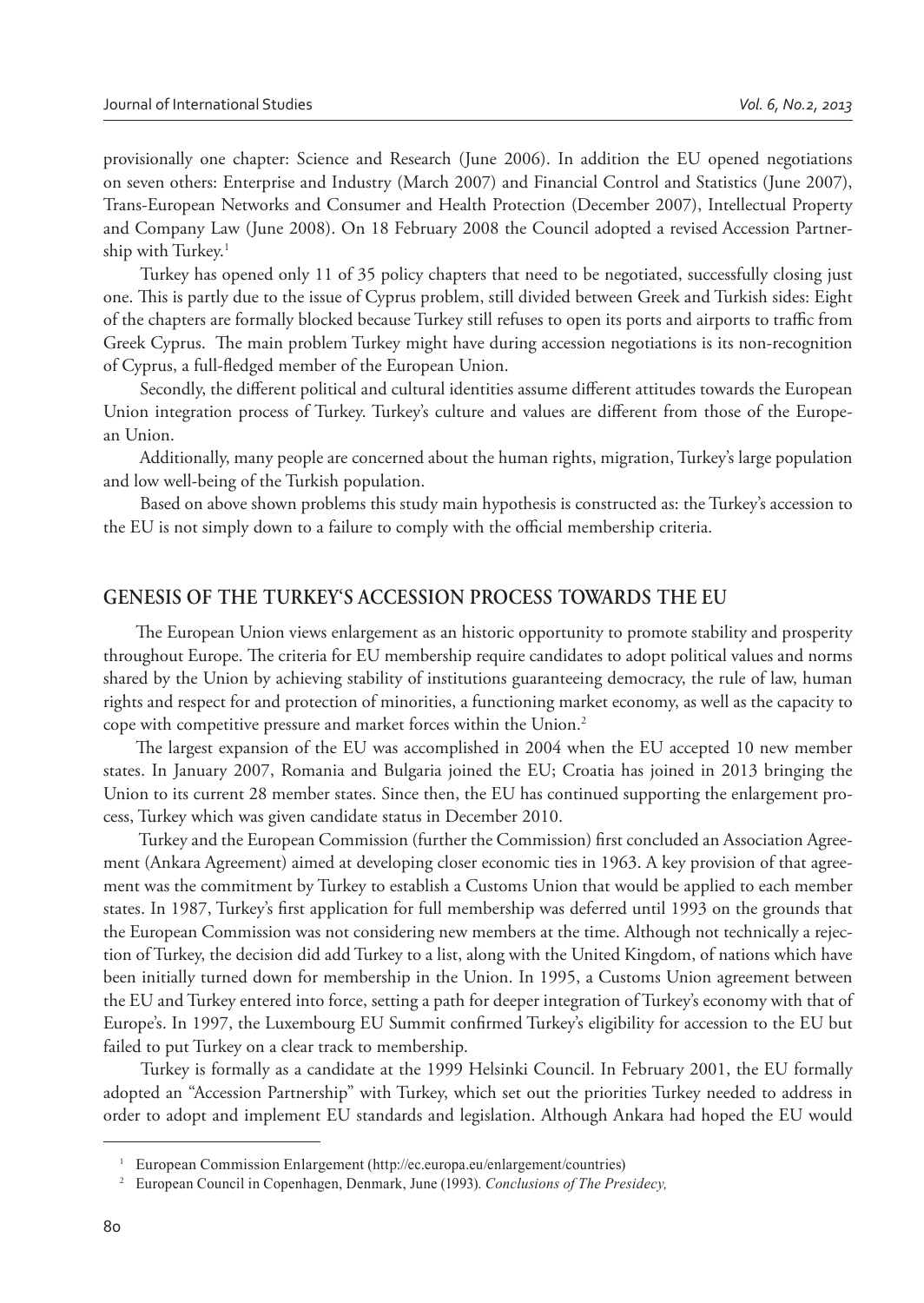set a firm date for initiating negotiations at the December 2002 EU Copenhagen Summit, no agreement was reached. Two years later, 10 new member states, including a divided Cyprus, were admitted into the Union. In December 2004, and despite the fact that Turkey had still not met its obligations regarding the application of its Customs Union to the EU member states, the European Council stated unanimously that Turkey had made enough progress in legislative process, economic stability, and judicial reform to proceed with accession talks within a year.<sup>3</sup> In the aftermath of the Council's decision, the European Parliament voted overwhelmingly to support the Council's decision to move forward with Turkey. Between 2007 and 2011, the accession process muddled along with a mixed sense of direction and very little accomplishment. Turkey's accession process entered France's 2007 presidential election campaign, during which conservative candidate and then-Interior Minister Nicholas Sarkozy, in a campaign speech, stated that he felt Turkey should never become a member of the Union.

 In early 2009, Turkey, in a sign of a renewed commitment to the accession process, announced the appointment of its first full-time EU accession negotiator, State Minister Egemen Bagis, and it has moved ahead on a number of reform fronts. In June, the 11th chapter of the acquis was opened.

 Turkey's continued refusal to extend diplomatic recognition to the EU member state South Cyprus, or to open Turkey's sea and air ports to South Cypriot shipping and commerce until a political settlement has been achieved on South Cyprus as well as Turkey's position on the South Cyprus were repeatedly named by the EU presidency were again cited as problematic. On December 11, 2012, the European Council released its conclusions on enlargement. While the Council struck a more positive note regarding Turkey's importance to the EU, noted the implementation of the "positive agenda", and listed several issues where the Council felt Turkey had made progress, it nevertheless repeated the shortfalls outlined in the Commission's earlier assessment.<sup>4</sup>

## **CYPRUS AS A REGIONAL ISSUE**

Cyprus gained independence from Britain in 1960. Three years later, inter-communal violence broke out between the Mediterranean island's Greek and Turkish communities, which eventually led to a Greeksponsored attempt to seize power in 1974 and a military intervention by Turkey. Greek Cypriot refugees fled to the South as Turkey seized the island's northern part., Turkish Cypriots have taken the northern part instead. In 1983, the Turkish-held northern part of the island declared itself the Turkish Republic of Northern Cyprus'. The Turkish Republic of Northern Cyprus is recognised by Ankara alone.

In May 2004, the Greek Cypriot-controlled (Republic of Cyprus) became a full member of the EU. The year 2006 became a more difficult year in Turkey relations with the EU, even as formal negotiations between Brussels and Ankara has begun. The membership of Cyprus in the Union, despite the Greek Cypriot rejection of a UN- sponsored unification plan. Referred to this decision Turkey's public stance not to deal with the Greek Cypriot government, served to aggravate relations further and, in the opinion of some observers, may have contributed to changing attitudes of Turkey and the EU toward each other.<sup>5</sup>

At the outset, Cyprus expressed its opposition to formally opening and closing of the first of 35 negotiation chapters unless Ankara met its obligations to recognize all 10 new EU member states, including Cyprus. On June 16, 2006, the EU Presidency issued a statement that referred implicitly to Turkey's continued refusal to open its ports to Greek Cyprus as required by Turkey's Customs Union with the EU. The EU

<sup>3</sup>European Union Enlargement (January 8, 2013), *A Status Report on Turkey's Accession Negotiations.*

<sup>4</sup>Positive EU-Turkey agenda launched in Ankara http://europa.eu/rapid/press-release\_MEMO-12-359\_en.htm (2012)

<sup>5</sup> Turkey accession and Cyprus http://www.euractiv.com/enlargement/turkey-accession-cyprus-linksdossier-188330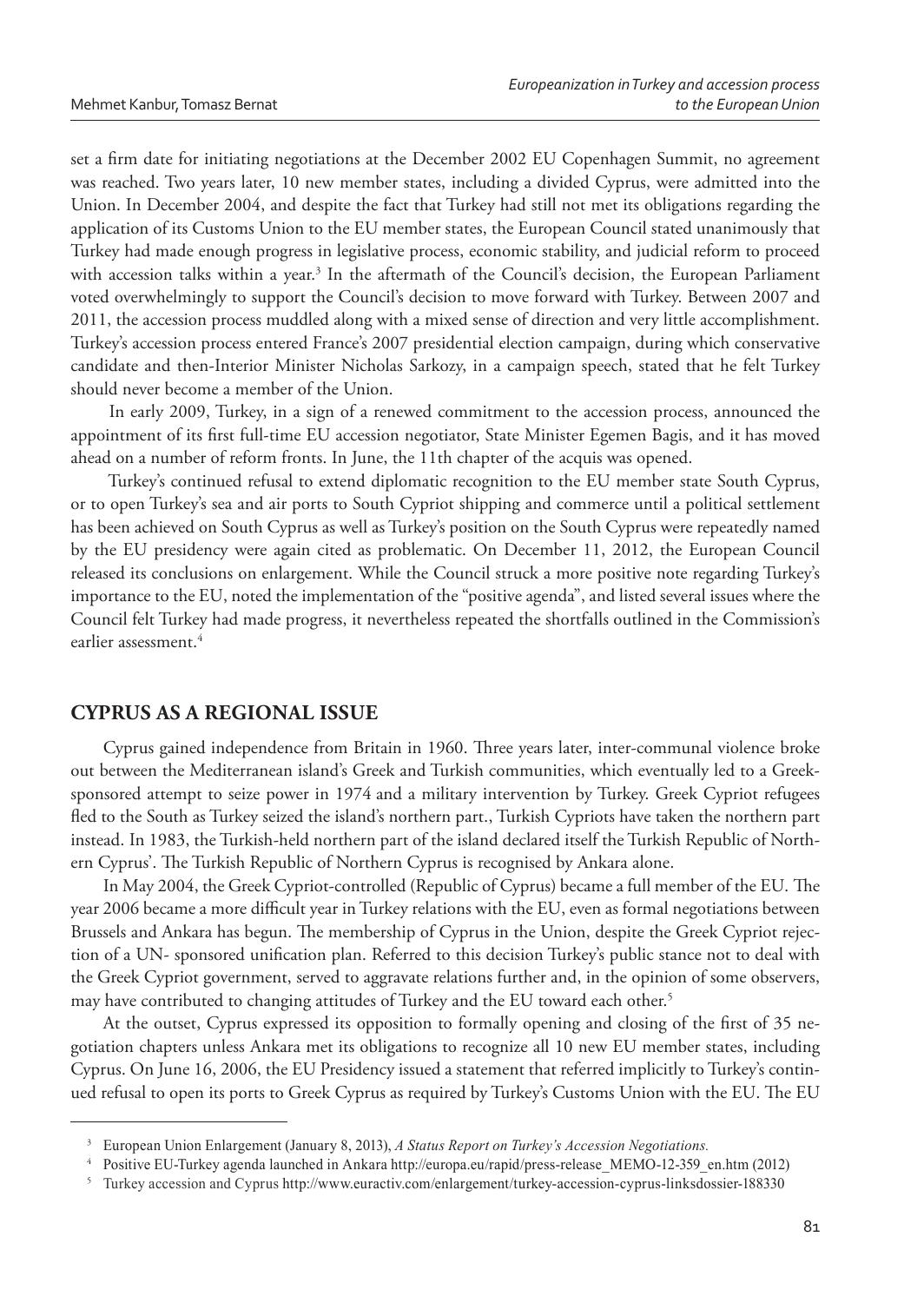again asserted that Turkey's failure to implement its obligations fully will have an impact on the negotiation process.<sup>6</sup>

This decision has brought Turkey to the point of making a choice between taking one-sided steps or not since the EU has failed to fulfill its promises to Turkish Cypriots in response for their cooperation to resolve the conflict under the auspices of the United Nations (the Annan Plan).<sup>7</sup> Turkish Cypriots on April 24 voted 64.9 percent to 35.1 percent in favor of accepting the plan, while Greek Cypriots voted 75.8 percent to 24.2 percent against. The Turkish-Cypriot leaders and the Greek-Cypriot leaders have been negotiating the unification of the island under the guidance of the UN. However, despite claims that there is a commitment to find a comprehensive solution, there are certain key issues on which nobody wants to compromise.

Turkey-EU relations impose to block or slow down Turkey's accession partly due to the actions of the Republic of Cyprus as a member state and largely because other EU member states can support or hide behind this problem. On the other hand, Turkey's accession negotiations, which are currently proceeding at a slow pace, risk grinding to a halt because of the chapters directly or indirectly blocked by the Cyprus conflict.<sup>8</sup>

## **EUROPEAN IDENTITY**

The uniquely European problem of identity has become a far larger issue today than it ever was in the past. Enlargement of the EU up to 28 members countries has created a crisis of identity. This has influenced a raising problem (religion and cultural) in the relation of Europe and Turkey's - accession has played a central role in the development of this debate.

While most of Turkey lies geographically in Asia (the peninsula is Asian), far western Turkey lies in Europe. Turkey's largest city is Istanbul, with a population of over 9 million inhabitants. The city is located on both the east and west sides of the Bosporus strait. Therefore it straddles both: what are traditionally considered Europe and Asia (Rosenberg, 2008). It is even more difficult for a nation to: consider itself part of Europe if it is mostly Asian with a majority which is different in religion and ethnicity, and if it had been a military adversary of Western Europe for hundreds of years. Europeans have historically seen the Ottoman Empire, precursor to the Modern Turkish state, as a military threat.<sup>9</sup> Turkey as a successor of the Ottoman Empire and Islam have for centuries acted as 'the other' to the peoples of Europe. This feeling has been the basis of huge change in the Turkish Republic since the end of the empire. For many people it is recognised Turkey Islamic culture must be made*"less visible"* for a future Europe to include (Mehmet, Nergis, 2004, p.229).

 It is important to remember the more than 3 million Turks that already live within the borders of the EU. In the same way that the EU elite is helping to influence Europeans attitudes towards a European identity that this Turkish minority highlights the 'social fact of an ongoing process linking Turkish and European identities that significantly pre-dates the formal process of Turkey's accession to the EU (Katzenstein, Checkel, 2009, p. 71).

<sup>6</sup>Council of the European Union - 15/16 June (2006), Presidency Conclusions, http://www.consilium.europa.eu

<sup>7</sup>Republic of turkey ministry of foreign affairs. http://www.mfa.gov.tr/the-annan-plan-and-the-greek-cypriot-\_no\_\_ false-reasons-and-claims.en.mfa

<sup>8</sup> EU-Turkey Accession Negotiations.http://www.realinstitutoelcano.org

<sup>9</sup> Turkey's Difficult Entry into the European Union http://www.thewashingtonreview.org/articles/turkeys-difficultentry-into-the-european-union.html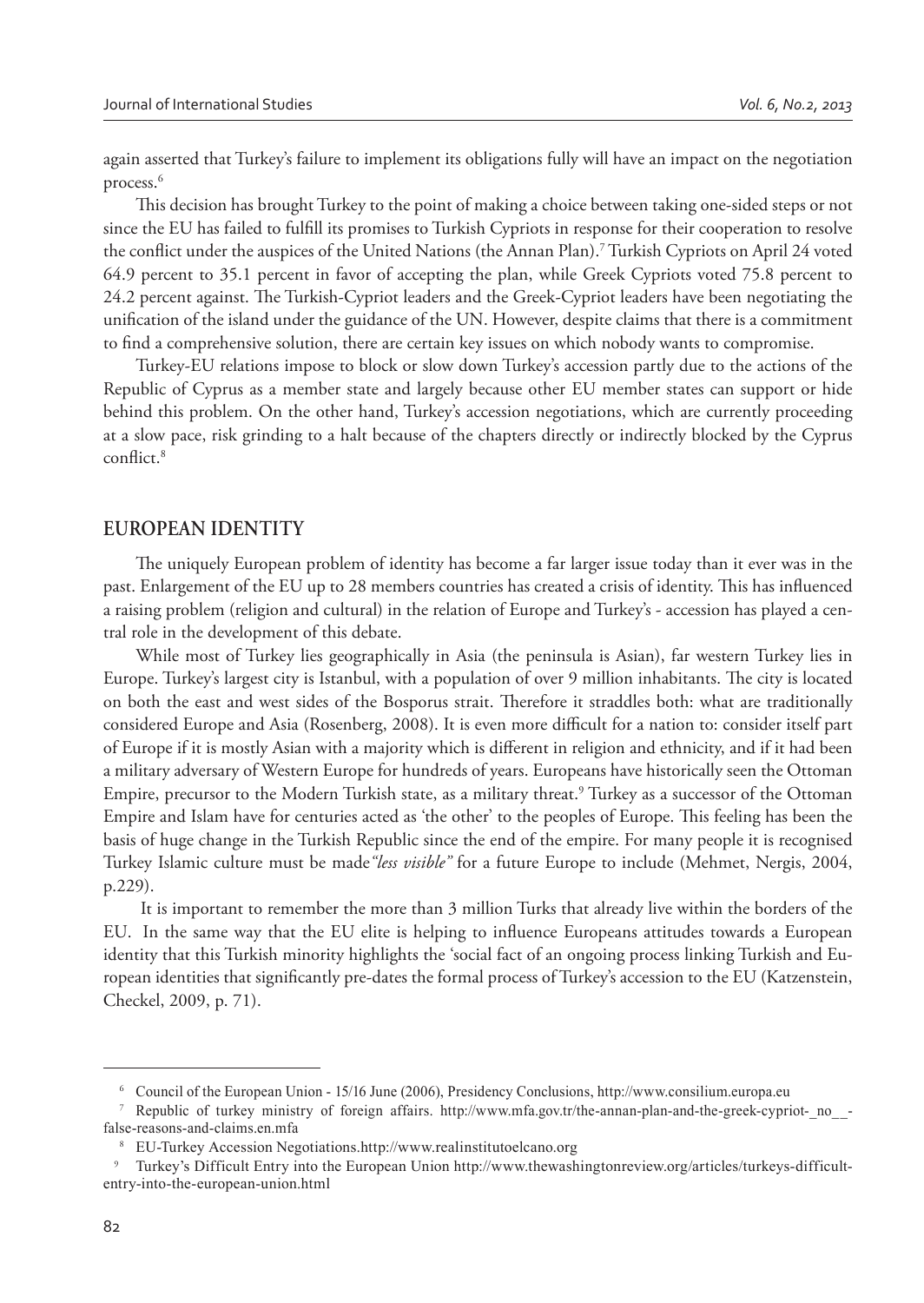# **ECONOMIC CRITERIA OF TURKEY'S ACCESSION**

Economic aspects of the accession of Turkey to the EU is one of the main issues on the road to finalizing discussions and actions. Some integration effects are already visible in the context of the EU-Turkey Customs Union. Accession itself can provide a further boost to economic growth and prosperity in Turkey, as well as a positive, but much smaller, impact on the present EU member states.

The association relationship between Turkey and the EU dates back to 1963, when Ankara Agreement was signed. The agreement, which entered into force on 1 December 1964, has drawn up the framework of institutional relations between both sides, paving the way for the Turkey's full membership to the EU. In this framework, the agreement besides aiming to establish free transfer of goods between Turkey and the European Council also aims to provide free movement of labor, services and capital in order to integrate Turkey to the European Single Market.

The Customs Union, established between the parties on 1st January 1996 as foreseen by the Additional Protocol which entered into force on 1 January 1973, was a breakthrough in bilateral relations between Turkey and the EU, and brought the integration process to a critical level. Essentially the Customs Union gives Turkey improved access to the group of countries previously known as the Common Market. It guarantees the free circulation of industrial goods and processed agricultural products. Customs duties and charges have been abolished and quantitative restrictions such as quotas are prohibited. The Customs Union involves harmonization of Turkey's commercial and competition policies including intellectual property laws with those of the European Union and it extends most of the EU's trade and competition rules to the Turkish economy.

As a result of the Customs Union, Turkey has opened its internal market to the competition of the EU and third countries, while guaranteeing free access of its exporters to the EU market. In addition, Turkey has undertaken to align itself to the preferential regimes applied to third countries by the EU and to harmonize its legislation with the EU's acquis communautaire in a wide spectrum of areas, including the standards and technical legislation, as well as competition policies. As an excuse, trade in agricultural products is managed in the framework of the preferential system between the agreement sides. Neverthless, trade in iron and steel products is governed by the Free Trade Agreement between Turkey and the European Coal and Steel Community. Consequently, the Turkish economy has been integrated with one of the most competitive economic bloc of the world and obviously that has given the biggest impetus to Turkish economy since the adoption of liberalization measures of the early 1980s.

As a consequence of this high level of integration, traditionally comprehensive economic relations between Turkey and the EU, especially in trade and investments, have been strengthened significantly. Also the volume of trade increased highly, its shown in the table 1.

Table 1

| Years | Volume of trade, billons of USD |
|-------|---------------------------------|
| 1995  | 30.2                            |
| 2000  | 49.7                            |
| 2005  | 60.1                            |
| 2010  | 115.8                           |
| 2011  | 153.6                           |
| 2012  | 163.2                           |

Volume of trade between Turkey and EU zone (data in billion USD, selected years 1995-2012)

*Source:* Republic of Turkey Ministry of Economy, *TURKSTAT* (2011 http://www.tuik.gov.tr).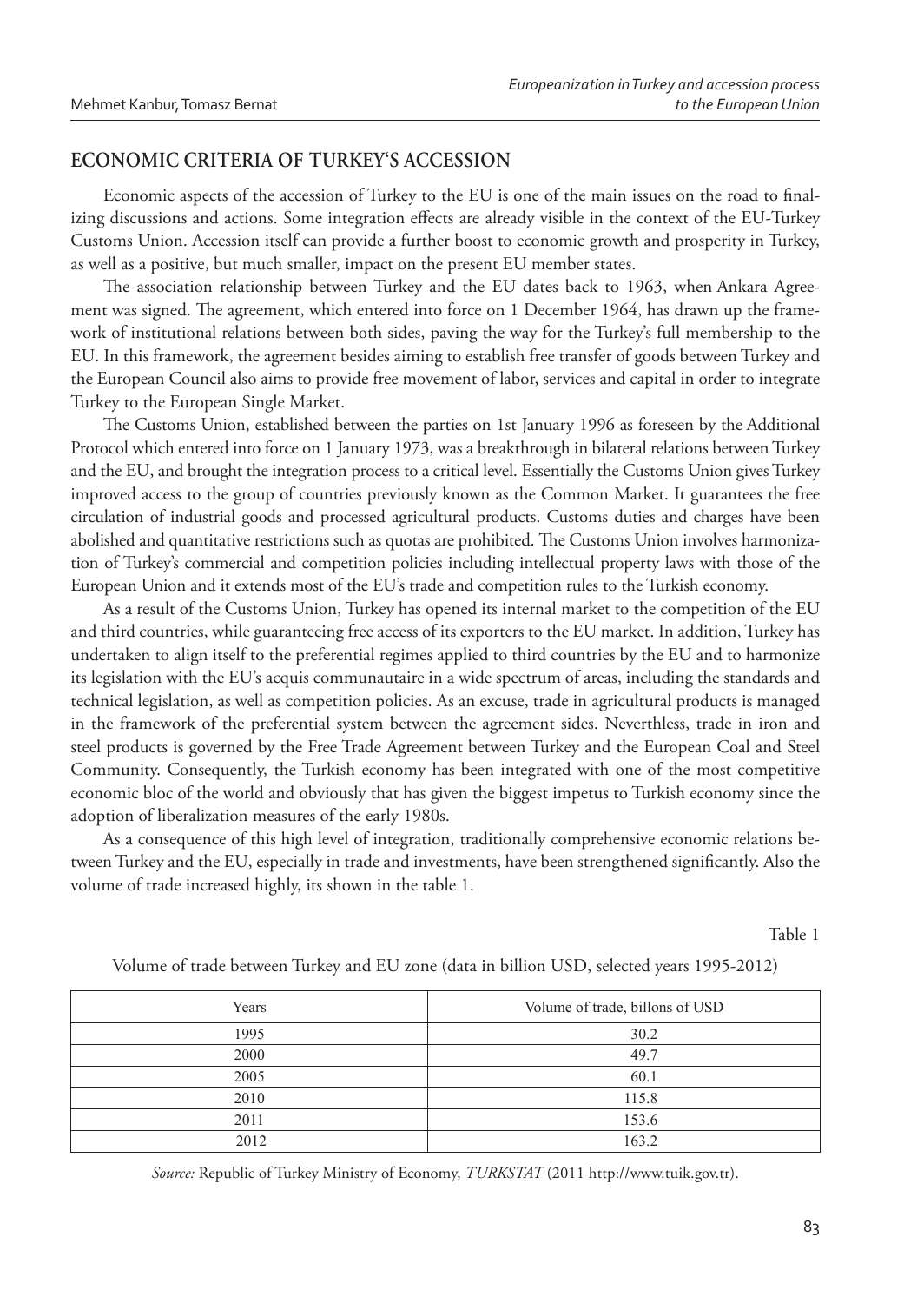In this respect, the volume of trade increased from 30.2 billion USD in 1995 to 163.2 billion USD in 2012. By 2011, Turkey's exports to the EU reached 62.4 billion USD and its imports from the EU reached 91.2 billion USD. In this context, the EU accounts for 46.2 percent of total exports and 37.9 percent of total imports of Turkey. On the other hand, Turkey is an important trade partner of the EU according to the foreign trade statistics of the EU, indicating that in 2011 Turkey ranked seventh at imports and fifth at exports of the EU with shares of 2.8 percent and 4.8 percent respectively.<sup>10</sup> The EU's share in Turkey's overall international trade volume dropped from 48% to 42% in March on a year on year basis. The level of EU-Turkish trade reached 14.9 billion USD in the first quarter of 2012, down from 15.1 billion USD in 2011.

Following the establishment of the Customs Union, the product composition of Turkish exports transformed parallely to changing scales and structure of production due to the improved competition conditions and market access advantages. Apart from traditional sectors like agriculture, textile and clothing, certain high value added sectors such as durable goods and automotive increased shares in total exports. It influanced competitiveness in the EU and on the world market. Trade volume with EU countries during the Custom Union period created beneficial effects on Turkish economy especially by means of increasing competitive pressure for falling mark-ups and market power. Hence, it is clear that there are welfare impacts as a result of such changes in the pricing behaviour and market structure of the Turkish manufacturing industry<sup>11</sup>

 In this respect, in Turkey's exports between 1995 and 2012, the share of agricultural products decreased from 17.6 percent to 7.7 percent and the share of textile and clothing products decreased from 48 percent to 26.4 percent; while the share of automotive products increased from 2.8 percent to 18.2 percent, the share of machinery products increased from 3.2 percent to 9.7 percent and the share of iron and steel products increased from 4.3 percent to 7.3 percent. In addition to that, Turkey attracted 97.4 billion USD foreign direct investments (FDIs) in total from 1996 to 2012, which is 1019 percent higher than the previous 15 year period, from 1980 to 1995, when the sum of the foreign direct investments reached 8.7 billion USD. The share of the EU in the total FDIs to Turkey reached 70.8 percent in 2012.

The accession negotiation process has also strengthened the positive outcome of the Customs Union on economic relations between Turkey and the EU. Also this would be further enhanced of Turkey's full membership. During the Helsinki European Council held on 10-11 December 1999, Turkey was officially recognized as a candidate country, without any precondition. Thus Turkey, like the other candidates, became eligible to benefi t from a pre-accession strategy to stimulate and support its reforms and to participate in the EU programs open to candidate countries and agencies. With the launch of the accession process, Turkey has undertaken to align its legislation to the whole acquis communautaire, beyond its obligations stemming from the Customs Union.

With the confirmation of Turkey's fulfillment to the Copenhagen political criteria by the 2004 Progress Report and the Recommendation Document of the European Commission, the European Council of December 2004 decided to initiate Turkey's accession negotiations. In this framework, the Accession Negotiations Framework Document for Turkey, defining the principles governing the negotiations, the substance of negotiations, negotiating procedures and list of negotiation chapter headings, was adopted by the EU Council on 3 October 2005 and the accession negotiations have been started. The Accession Negotiations Framework Document emphasized that the ultimate objective of negotiations is full membership. Currently, negotiations are provisionally closed regarding one chapter mentioned above (Science and Research) and continue on 12 chapters. However, accession negotiations have been suspended on 8 chapters by the European Council on 14-15 December 2006, claiming that Turkey does not fully implement the Additional

Republic of Turkey Ministry of Economy. Turkey- EU27 Customs Union and Accession Process.

<sup>&</sup>lt;sup>11</sup> Taylor & Francis Online Effects of the customs union with the European Union on the market structure and pricing behaviour of the Turkish manufacturing industry Volume 38, Issue 20, 2006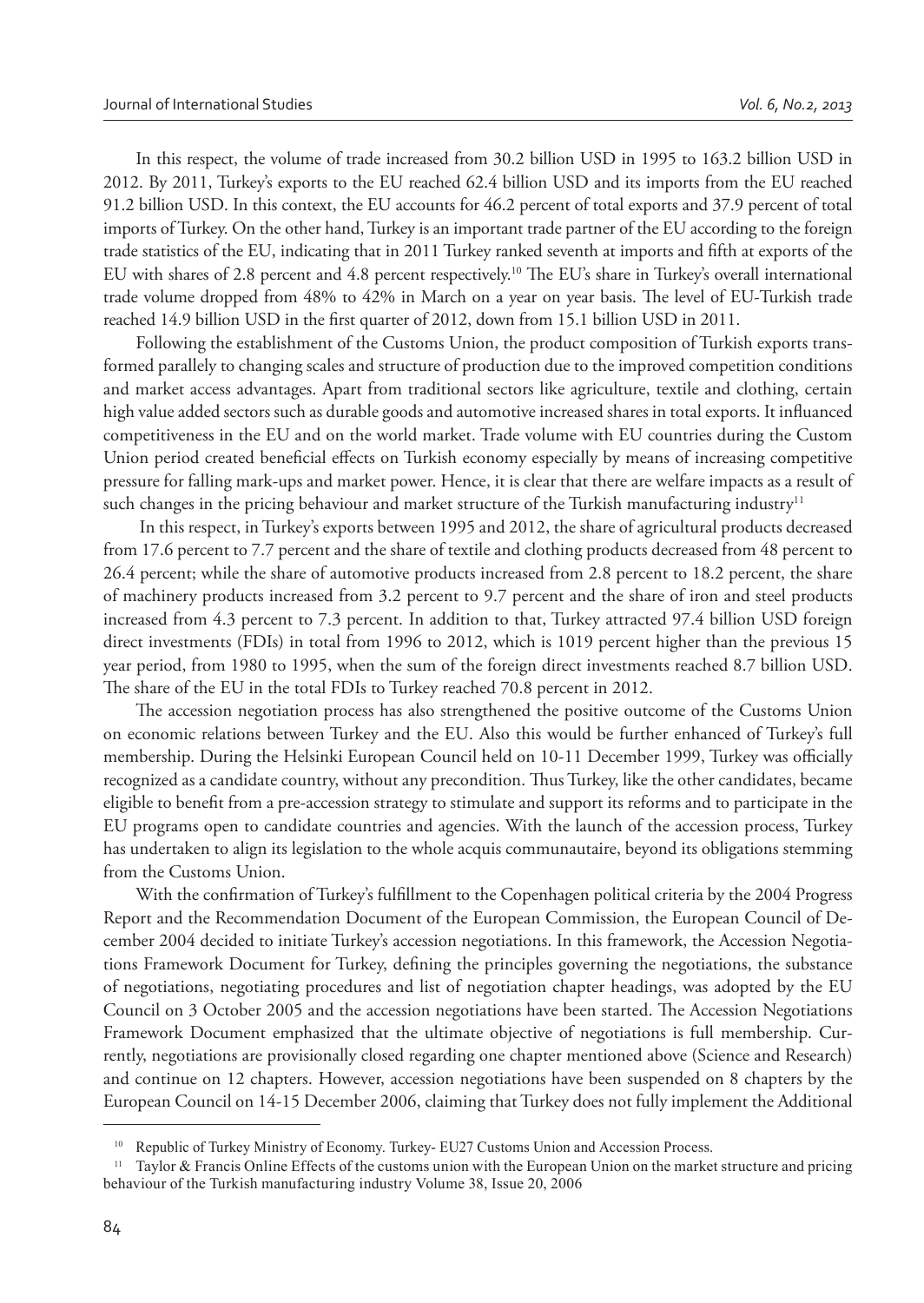Protocol. In this respect, until the European Council decides that Turkey fulfills its commitment stemming from the Additional Protocol, screening reports will be prepared, opening criteria will be determined, but negotiations will not start in the said chapters and negotiations will not be closed in any chapters.

The progress achieved in the framework of Turkey's accession negotiations, is being assessed in the Progress Reports published annually by the Commission. In this respect, the 2012 Turkey Progress Report, published on 10 October 2012, confirmed that regarding the chapters on Free Movement of Goods and on External Relations, for which the Ministry of Economy is responsible, a high level of harmonization with the EU acquis has already been achieved.

The Pre-Accession Economic Programme (PEP) submitted to the Commission in January 2012 reflects commitments to a rebalancing process away from debt fuelling consumption towards exports. Although such adjustment process is positive for economic stability, Turkey has large external imbalances, and remains vulnerable to further global financial shocks, in particular capital flow reversals. As more ministries and governing structures have been created, the fragmentation of responsibilities between government bodies appears to be increasingly complicating coordination for budgeting and medium-term economic policy making. Decisions are sometimes taken on an ad hoc basis and impact assessments are either based on lacking or partial information. However, there have been no major instances of internal conflicts and tensions in economic policies in recent times. Overall, the consensus on economic policy essentials has been preserved.<sup>12</sup>

# **MAASTRICHT CRITERIA AND TURKEY**

The Maastricht criteria, which are assumed to sustain the European Unionin the future, specify in two separate protocols five conditions by which a country is admitted to the Union:

- 1. Price stability: The inflation rate which is no more than 1.5 percent points higher than the 3 best performing member states of the EU which basically means an inflation rate under 3 per cent under present conditions.
- 2. Exchange rate stability: The national currency's exchange rate should have stayed within certain pre-set margins of fluctuation for two years. These criteria were laid down in the Treaty of Maastricht hence their name.
- 3. Interest rates: The long-term rate should be no more than two percentage points above the rate in the three EU countries with the lowest inflation over the previous year.
- 4. Debt: The national debt should not exceed 60 percent of Gross Domestic Product (GDP), but a country with a higher level of debt can still adopt the euro provided its debt level are falling steadily.
- 5. Budget deficit: Government deficit which must not exceed 3 percent of GDP

The first three convergence criteria are designed to ensure monetary stability by supporting a fixed exchange rate regime among member countries. The stability of the euro is reinforced by the last two criteria, which protect the European Union from threats of inflation which may arise from government budget deficits (Afxentiou, 2000).

The purpose of setting these criteria is to maintain the price stability within the Eurozone even with the inclusion of new member states. Tables below show to what extent Turkey met the first three of these criteria in the most recent period. The most recent Turkish inflation rate was not only higher than the EU

<sup>12</sup> European Commission, Turkey 2012 Progress Report. http://ec.europa.eu/enlargement/pdf/key\_documents/2012/package/tr\_rapport\_2012\_en.pdf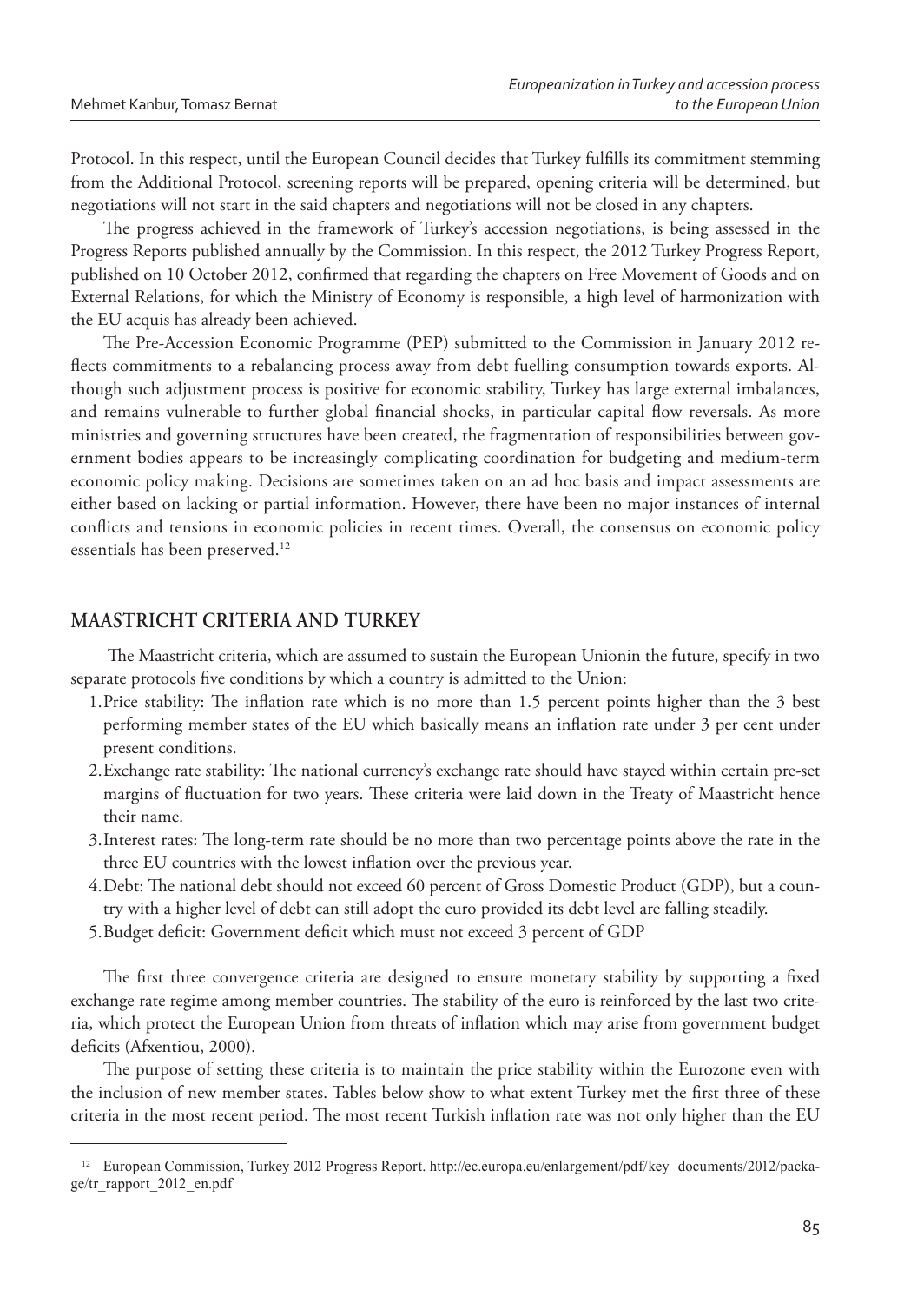target or the EU average, but also higher than in the worst-performing EU member state, which is Romania. However, given that Turkey consistently had double digit inflation which ranged above 60 percent throughout the 1990s, the recent lowering below the level of 10 percent must be considered a major achievement. The public debt situation also improved recently. The annual government deficit is even below the EU-27 average, whereas the accumulated public debt has been lowered considerably since the economic downturn in 2001 and is now not far above the EU-27 average and lower than in three old EU-member states (Italy, Greece, and Belgium). In sum, Turkey seems to be on a positive path of gradual convergence to the Maastricht criteria.<sup>13</sup>



#### **Figure 1. Government Debt / GDP (%)**

 *Source:* Republic of Turkey Ministry of Economy, *TURKSTAT* (2011 http://tuikapp.tuik.gov.tr/Gosterge/?locale=en )

Debt/GDP ratio of Turkey was 39.4 percent in 2011, which was below the level in 21 EU countries and the Maastricht criteria (60 percent).

<sup>&</sup>lt;sup>13</sup> Eurostat, http://epp.eurostat.ec.europa.eu/statistics\_explained/index.php/Exchange\_rates\_and\_interest\_rates 2012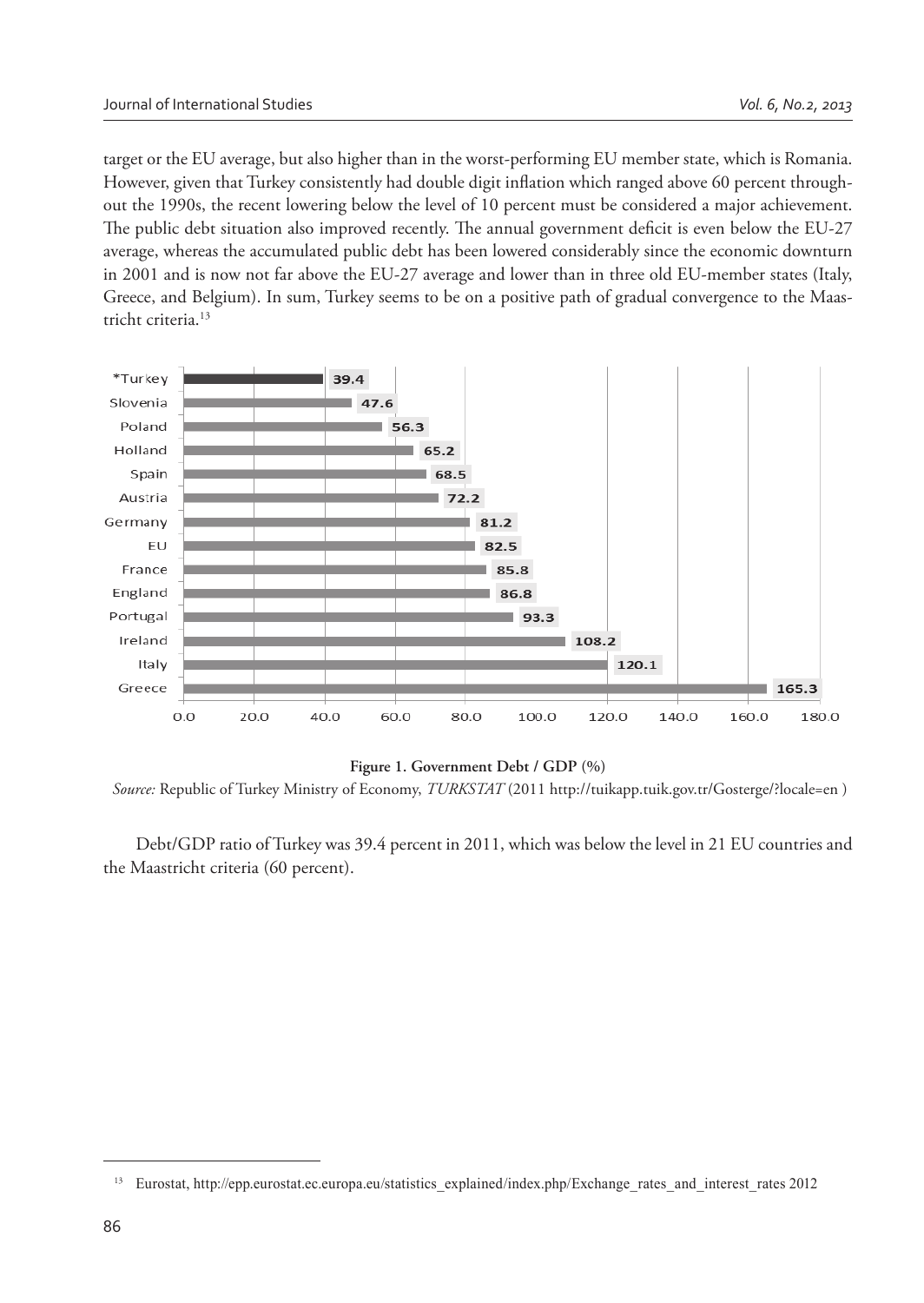

Figure 2. EU Defined Budget Deficit / GDP (%) *Source:* Republic of Turkey Ministry of Economy, *TURKSTAT* (2011 http://tuikapp.tuik.gov.tr/Gosterge/?locale=en )

The EU defined general government budget deficit/GDP ratio was 2.6 percent in Turkey in 2011 and Turkey satisfied the Maastricht criteria of 3 percent. Turkey also outperformed 18 EU countries. Central government budget deficit/GDP ratio was 1.3 percent in Turkey in 2011 and Turkey outperformed 23 EU Countries. In January – April 2012, central government budget deficit has increased to 5 billion dollars. Turkish Economy expanded by 8.5 percent in 2011, which was well beyond the expectations of the IMF  $(7.5$  percent). The inflation in 2011 realized as 10.4 percent, in 2012 realized as  $6.16$  percent.

On the financial side, Turkey has also successfully managed its public finances. As defined by the EU, general government nominal debt stock fell to 39.4 percent from 74 percent in the period 2002 to 2011. Turkey has also met "60 percent EU Maastricht criteria" for public debt stock since 2004. Similarly, during 2002-2011, the budget deficit decreased from more than 10 percent to less than 3 percent again meaning that Turkey has met one of the important EU Maastricht criteria. The main objective of the monetary policy is to establish and maintain price stability. As a supporting objective, the financial stability is also continued to be preserved. Turkey successfully implemented its combination of monetary and fiscal policies during the crisis and has been extremely successful in preventing possible imbalances<sup>14</sup>. As indicated in the Pre-Accession Economic Programme, the objective is to reduce the inflation rate in alignment with Maastricht criteria. All of these indicators point to the fact that Turkey would actually fulfill the Maastricht criteria for entry into the Eurozone. Turkey had fulfilled the EU's economic criteria, Maastricht criteria, better than many EU member states.

<sup>14</sup> 2012 Progress Report prepared by Turkey. http://www.abgs.gov.tr/index.php?p=48402&l=2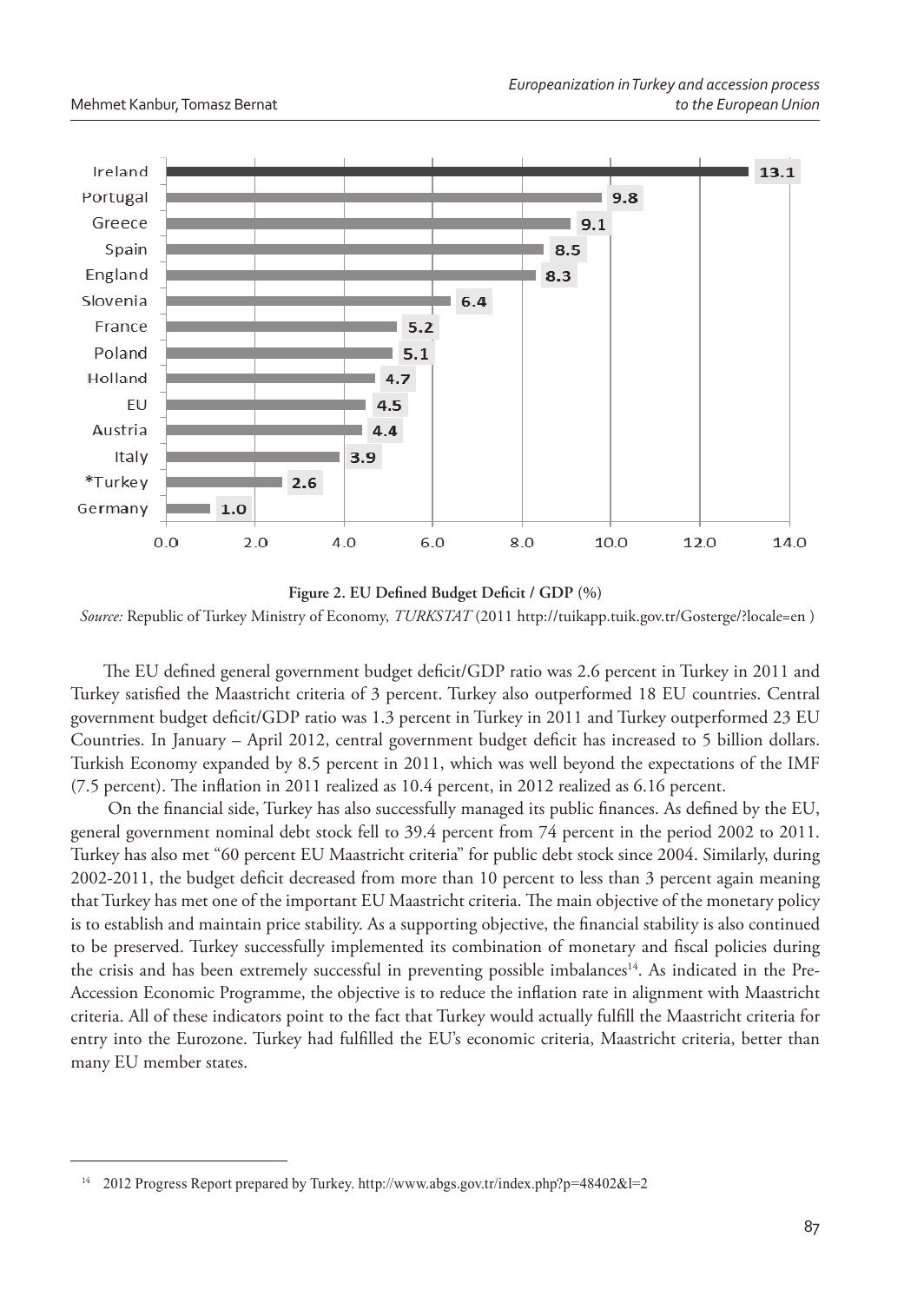#### **THE KURDISH ISSUE**

The Kurd population, stretches across at least 4 countries, historically, in 1990, estimates suggested that probably numbering close to 16 million Kurds, inhabits the wide arc from eastern Turkey and the northwestern part of Syria through Azerbaijan and Iraq to the northwest of the Zagros Mountains in Iran. They have represented the population of what has been referred to as (Kurdistan). Today, about the half of all Kurds worldwide live in Turkey. Most of the rest live in adjacent regions of Iran, Iraq, and Syria. They represent by far the largest non-Arab ethnic minority of Iraq, between 15 and 20 percent of the population. Also they constitute Turkey's largest non-Turkish ethnic and linguistic group. Turkey still has the dominant Kurdish population in the region, with an estimated 14 million. Iraq is estimated to have a population of some 4-6 million Kurds, with another 4-5 million in Iran. Kurdish populations that represented less than 10 percent of the total population in countries such as Syria and Azerbaijan as well.<sup>15</sup>

According to the CIA World Factbook, as of 2008 approximately 20 percent of Turkey's population consisted of ethnic and religious minorities.16 Despite this fact Turkey's Constitution provides a single nationality designation for all Turks and thus does not recognize ethnic groups as national, racial, or ethnic minorities. Therefore a true census has been historically unavailable. Citizens of Kurdish origin have constituted a large ethnic and linguistic group in Turkey. Since 1984 the separatist Kurdistan Workers' Party (PKK) waged a violent terrorist insurgency in southeast Turkey, directed against both security forces and civilians. Almost all of them were Kurds, whom the PKK accuses of cooperating with the State. The government of Turkey in turn waged an intense campaign to suppress PKK terrorism, targeting active PKK units as well as persons they believe support or sympathize with the PKK. In the process, both government forces and Kurdistan Workers' Party PKK terrorists committed human rights abuses against each other and noncombatants. According to the government, from the beginning of PKK attacks, 26.532 PKK members, 5.185 security force members, and 5.209 civilians lost their lives in the fighting. Turkish government has been negotiating with Abdullah Ocalan, the founding head of the Kurdistan Workers' Party (PKK) who is serving a life sentence in prison. Turkey's mainstream media has labeled these negotiations "the Imrali process." This so-called process has yet to pave the way for peace negotiations with the PKK.

The Kurdish issue and options for a solution were widely discussed; however, the 2009 democratic reforms opening aimed at addressing amongst others the Kurdish issue was not followed through.<sup>17</sup>Erdogan's government began secret talks with the leaders of Kurdistan Workers' Party PKK leaders. Justice and Development Party(AKP),<sup>18</sup> also made a number of overtures toward the Kurds, including bans on Kurdish language education, appearing to apologize for past discriminatory policies and launching a state Kurdishlanguage TV station. The Justice and Development Party AKP actually did more for the Kurds than anyone up until now.

Over the last decade, Turkey succeeded in forging alliances with neighboring Iran, Syria and Iraq to target Kurdish rebels operating in their respective territories. But Turkey's relations with all three governments have deteriorated sharply over the past several years, and the conflict threatens to spill across borders Watson, Comert, 2012).

Terrorist attacks by PKK members, which are on the EU list of terrorist organizations, multiplied, intensified and claimed many victims. The attacks were strongly condemned by the EU. There has been a

<sup>&</sup>lt;sup>15</sup> Kurdish conflict. http://www.globalsecurity.org/military/world/war/kurdistan.htm

<sup>&</sup>lt;sup>16</sup> CIA World Factbook. https://www.cia.gov/library/publications/the-world-factbook/geos/tu.html

<sup>17</sup> European Commission, Turkey 2012 Progress Report. http://ec.europa.eu/enlargement/pdf/key\_documents/2012/packa-

ge/tr\_rapport\_2012\_en.pdf 18 http://www.akparti.org.tr/english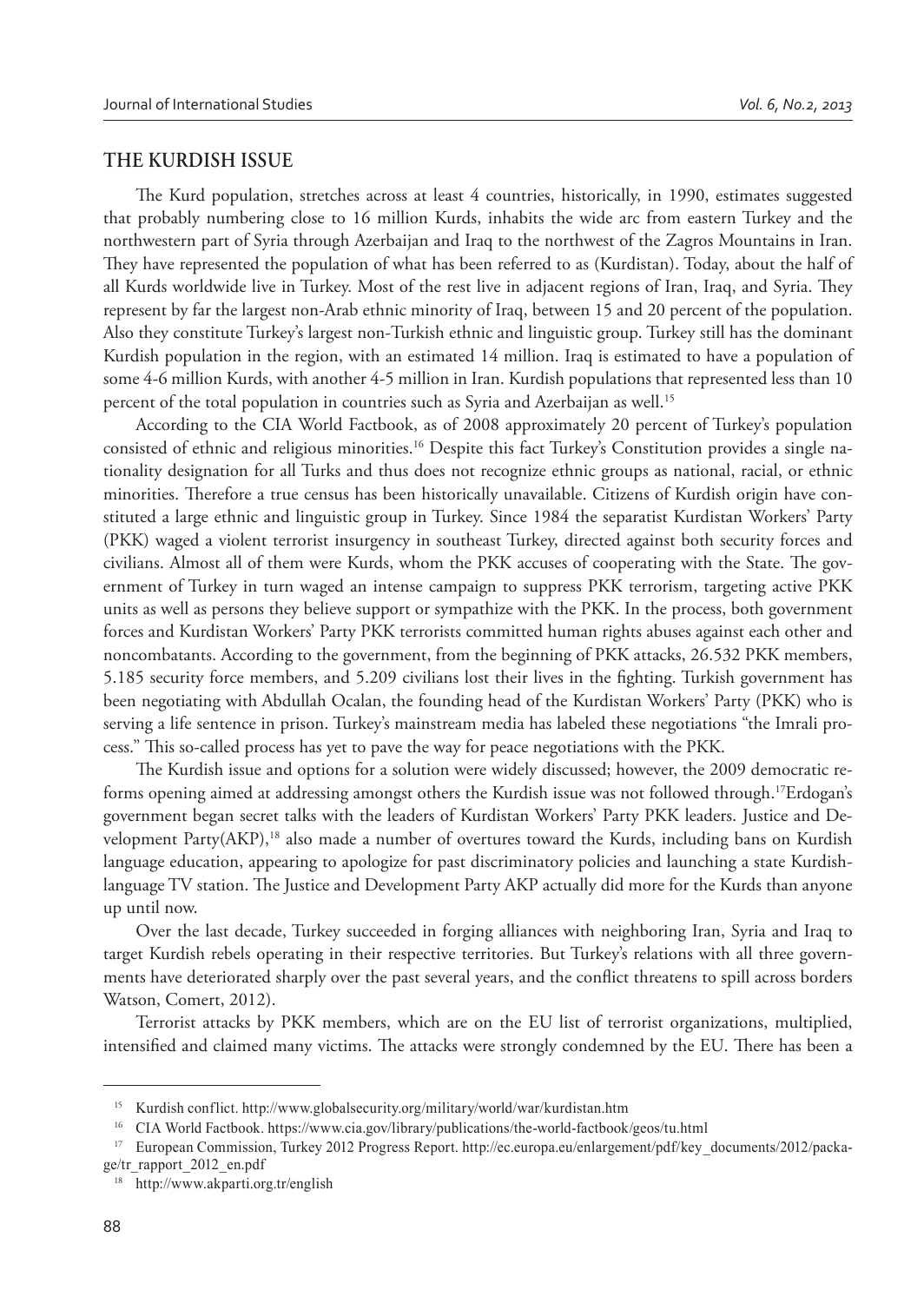worrying increase in kidnappings of security personnel and civilians, including elected politicians. The high number of arrests and detentions in the context of operations against the Union of Communities of Kurdistan (KCK), the alleged urban wing of the Kurdistan Workers' Party, led to serious tension. The government announced that the state had abandoned confidential talks with PKK leaders, but expressed the intention to continue a dialogue with political parties not associated with the Kurdistan Workers' Party.

Turkey's inability to come to grips with its Kurdish citizens' demand for cultural recognition not only prevents a peaceful resolution of the Kurdish problem but also impedes the country's acceptance by, integration into, and identification with Europe and the West. The European Union, which Turkey want to join, has consistently maintained that improvements in Turkey's human rights record are required if its candidacy for EU membership is to be successful.

# **THE ARMENIAN CASE**

Today some 70 000 Armenians still live in Turkey, most of them in Istanbul. When The First World War began, the Armenians and Turks had been living together for 800 years. The Armenians of Anatolia and Europe had been Ottoman possession for nearly 400 years. Everyone in the Empire suffered, but they are Turks and other Muslims who suffered the most.

Judged by all economic and social standards, the Armenians did well under Ottoman rule. By the late nineteenth century, in every Ottoman province the Armenians were better educated and richer than the Muslims. Armenians worked hard and their comparative riches were largely due to European and American influence and Ottoman tolerance. European merchants made Ottoman Christians their agents and set up their businesses. The Armenians benefited from the education given by American missionaries to them but not to the Turks. That was the reason by which Armenians revolted against the hundreds of years of Ottoman Empire peace, economic superiority and political conditions (McCarthy, 2005).

The plan of the Armenian nationalists has not changed in more than 100 years ago. It is to create an Armenia in Eastern Anatolia and the Southern Caucasus, regardless of the wishes of the people who live there. The Armenian nationalists have made their plan quite clear. First, the Turkish Republic is to state that there was the Armenian Genocide and to apologize for it. Second, the Turks are to pay reparations.

Turkish officials accept that atrocities were committed but argue that there was no systematic attempt to destroy the Christian Armenian people. Turkey assumed many innocent Muslim Turks also died in the turmoil of war. Argentina, Belgium, Canada, France, Italy, Russia and Uruguay are among more than 20 countries which have formally recognized genocide against the Armenians.

After decades of hostility there has been a slight thaw. Turkey and Armenia signed a deal in October 2009 to establish diplomatic relations and open their border. But the deal is yet to be ratified by either parliament, and some in Ankara accuse Armenia of trying to alter the terms of the deal.<sup>19</sup> A complicating factor is mutual suspicion over the frozen Nagorno-Karabakh conflict. Turkey backs Azerbaijan in the dispute over Nagorno-Karabakh, a territory inside Azerbaijan held by ethnic Armenians since a war in the 1990s.

The European Union seriously challenges the conventional minority regime of Turkey. The Commission, via its annual progress reports on Turkey, the Council, via its summit decisions, and the European Parliament, via oral and written questions addressed in the Assembly, emphasize the need for better treatment of minorities in Turkey and call on Turkey to improve its human as well as minority rights record. The EU progress reports on Turkey have included calls for reform on the issues of protection of minorities and minority rights (Hughes, Sasse, 2003). The importance of these reports comes from their content, which

http://www.mfa.gov.tr/relations-between-turkey-and-armenia.en.mfa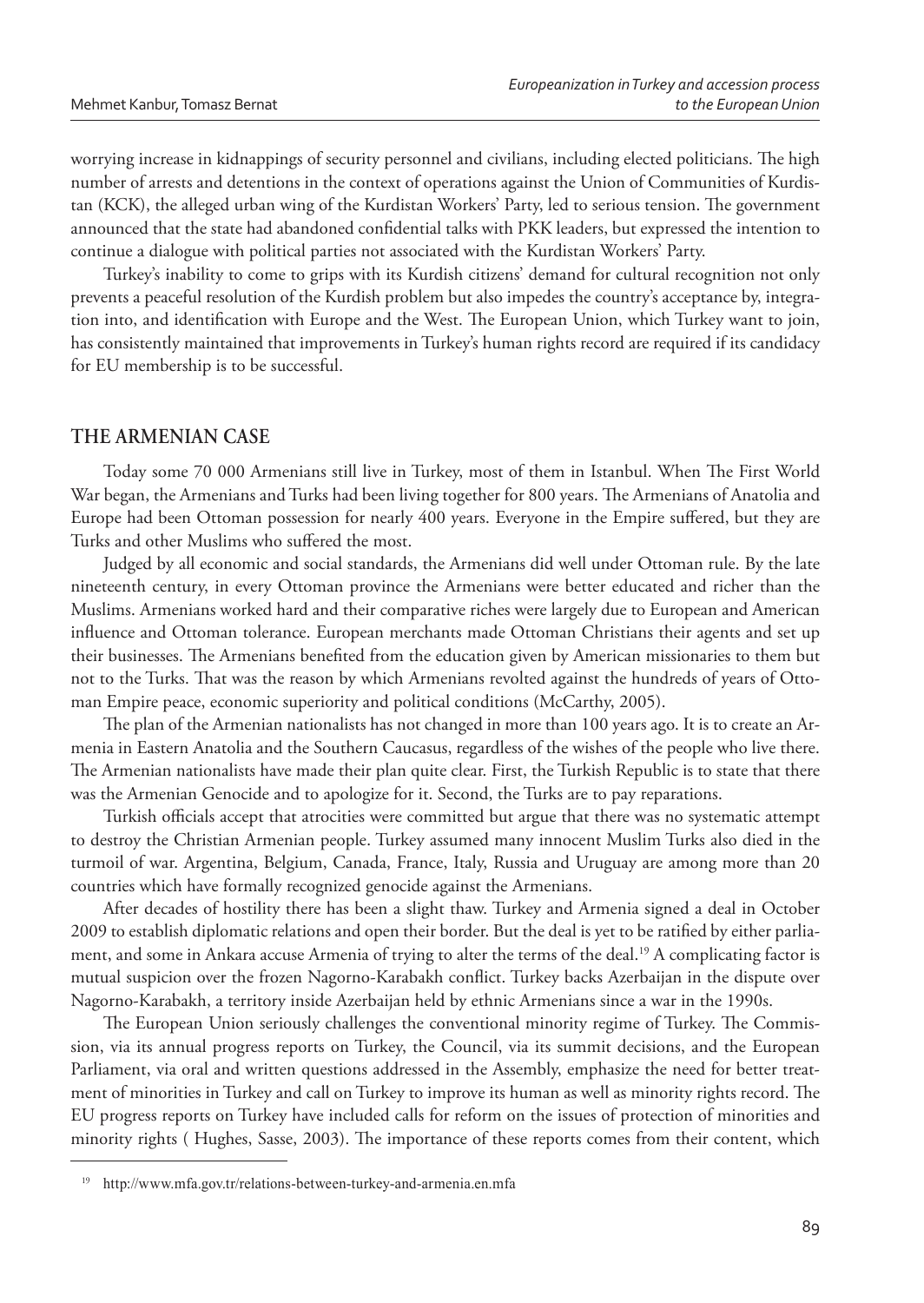consists of expectations of Turkey in the accession process and the Commission's monitoring of Turkey's achievements and progress in this regard. The reports present a comparative assessment of Turkey's fulfillment of political criteria in relation to the previous years and also include shortcomings in the area of minority rights and the protection of minorities.

#### **RELIGIOUS MINORITIES**

Turkey is a Muslim-majority country but constitutionally a secular state that guarantees substantial rights to religious minorities. According to the Turkish government, 99 percent of the population is Muslim, the majority of which is Hanafi Sunni. According to representatives of various religious communities, the actual percentage of Muslims is slightly lower.<sup>20</sup> Within Turkey's accession bid, a new law was recently passed, which now finally enables Christian and other non-Muslim groups to set up foundations permitting them to own land.

Additionally, there are Muslim religious minorities, in particular the large Alevi community a Muslim sect which is different to the majority Sunnis, whose population is estimated at 12-15 million. The Alevi community seems is not be different from the majority of Sunni Muslims to Turkey (Farah Mihlar).

The EU has flagged religious freedoms as an important criteria Turkey has to meet as part of its accession bid and Turkey needs to speed up its reform process. Turkey's foreign policy with respect to international treaties seeks to ensure that no minorities other than non-Muslims are given legal protection. If the treaty in question is specifically on minority rights, the policy is one of non-signature, as in the case of the Framework Convention for the Protection of National Minorities (FCNM).

The combination of the Turkish Constitution and foreign policy serves a dual purpose: ensuring that Turkey remains in compliance with the Treaty of Lausanne without granting non-Muslims minority status in the Constitution and preventing the widening or deepening of Lausanne's protection. On the other hand, Turkey's foreign policy particularly towards Greece, Iraq and Western Europe, zealously advocates for the religious freedoms and political rights of ethnic Turks in these countries, and thus points to a fundamental contradiction. It also weakens the sense of citizenship and belonging of its own minorities.<sup>21</sup>

#### **CONCLUSION**

Turkey as the 18th biggest economy in the world is one of the most influential emerging countries.<sup>22</sup> Moreover, Turkey is also probably one of the most active middle powers country on the global stage. Turkey's global position would be impossible without substantial increase of economic potential. It allowed Turkey to increase substantially its official development aid, financial support for education institutions abroad and scholarships for foreign students the number of the Turkish construction contracts (second place in the world after China) direct investment abroad and foreign trade volume. Consequently, Turkish foreign policy underwent considerable changes. For the first time it has become significantly more based on soft power than hard power. Also, Turkey's foreign policy acquired a clearly more assertive and independent character (Balcer, 2012).

<sup>&</sup>lt;sup>20</sup> 2010 International Religious Freedom Report – Turkey, http://www.state.gov/j/drl/rls/irf/2010/

<sup>&</sup>lt;sup>21</sup> World Directory of Minorities. http://www.minorityrights.org

<sup>22</sup> http://www.worldbank.org/content/dam/Worldbank/document/eca/Turkey-Snapshot.pdf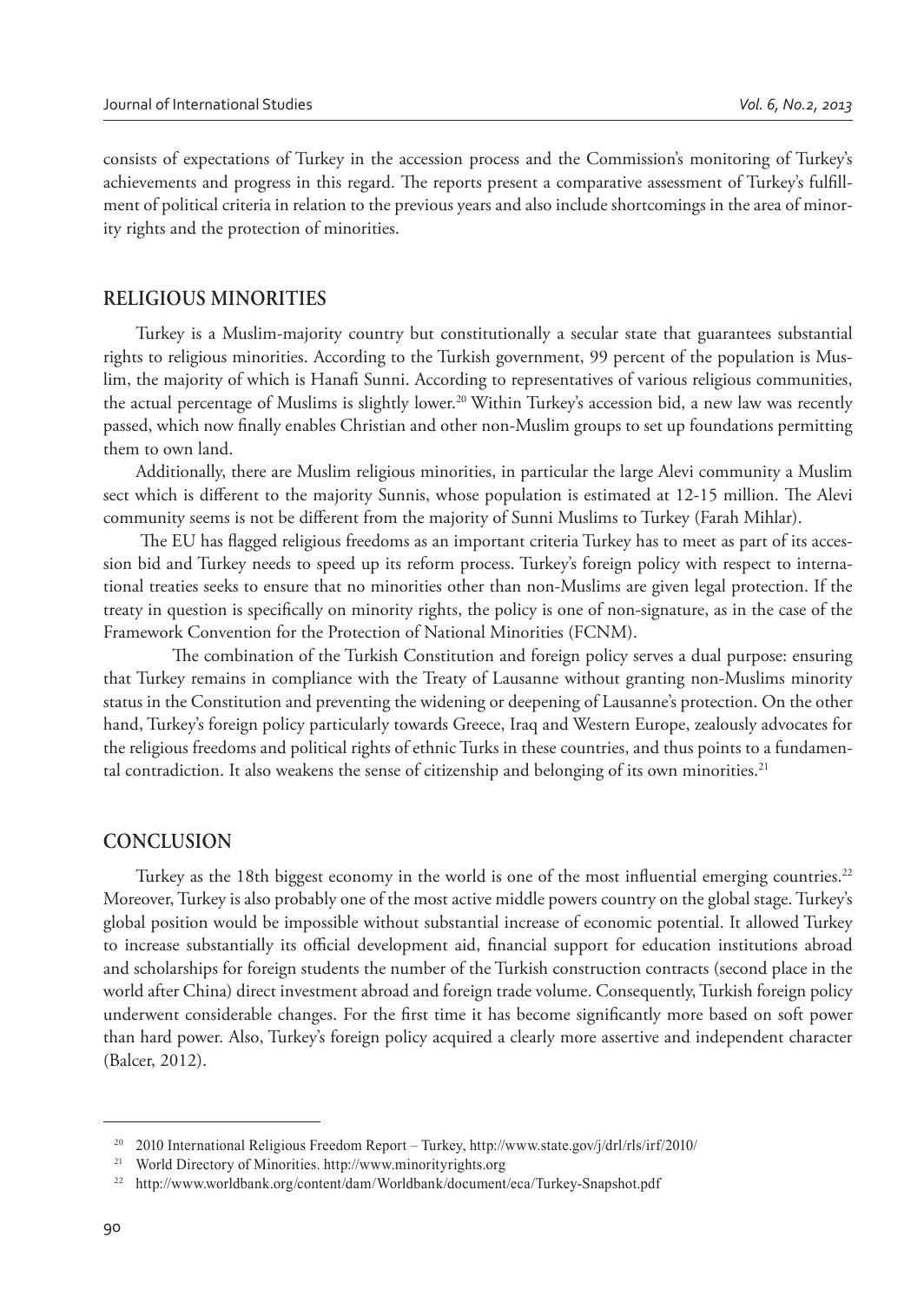A current key issue is the ability of the EU to rethink its attitude towards a new, more assertive and influential Turkey with a global position. Currently the importance of Turkey in the global dimension for the EU is mostly interpreted in the narrower context of the European Neighbourhood Policy (ENP). Turkey is perceived as a rising stakeholder in the ENP whose stabilisation forms are a precondition for the realization of the EU's global ambitions. However, the EU should accept that Turkey possesses a global importance for the Common Foreign and Security Policy (CFSP) in a wider scope, namely in new regions and dimensions international organisations, which sometimes seems to be underestimated. Therefore, the EU should start perceiving to perceive cooperation with Turkey as a possible asset in its relations with the entire Muslim world. No single EU member state possesses Turkey's advantages (emerging Muslim midsize power catching up with the most developed parts of the world) that facilitate its engagement in the developing world. Indeed, the EU has in the case of Turkey a unique opportunity to integrate into the club one of the emerging middle powers which could greatly facilitate cooperation on the global scale with similar actors. The EU should establish a special and informal mechanism of consultation with Turkey (summits, meetings) concerning their relations with international organizations, new global powers, midsize powers, the Muslim world, Afghanistan and Sub Saharan Africa.<sup>23</sup>

Based on the above, the paper's objective was to provide a brief overview of the EU's accession process and Turkey's path to EU membership. The main hypothesis is considered Turkey's accession to the EU is not simply down to a failure to comply with the official membership criteria.

Establishment of a consultation mechanism between Turkey and the EU would be beneficial for both sides because it could enable a decrease in tensions between Turkey and certain EU member states. For instance, the competing between Turkey and France in the basin of the Mediterranean Sea, which intensified in the course of the Arab Spring. Last but not least, if the EU is interested in further increase of cooperation on Turkey in the global arena, Cyprus problem, it is generally one of the main important challenges for establishment of a strategic partnership between Turkey and the EU.

As regards the East and Southeast of Turkey, there has been a considerable debate on the Kurdish issue but no progress towards a solution. Terrorist attacks intensified as military operations did. All terrorist attacks were condemned by the EU. The detention of elected politicians and human rights defenders raises concerns.<sup>24</sup> Turkey's approach to minorities tolerance and full respect for and protection of language, culture and fundamental rights in accordance with European standards has yet to be achieved.

Despite negative impacts of the economic and financial crisis which is being felt since 2009, Turkey, as the 6th largest European economy, occupied the first place in Europe in terms of growth with a rate of 8.5 percent in 2011. Turkey also has intensive commericial and economic relations with the European Union. The EU is Turkish biggest trade and investment partner.<sup>25</sup> Turkey as a result of the increasingly critical stance of key players like France and Germany, which are skeptical of Turkey's credential as a European country and its ability to fulfill the accession criteria. Turkey has found a friend in the United Kingdom, who has been backing the entry of Turkey into the EU. The United Kingdom has always been wary of the friendship that had bloomed between France and Germany, as they were showing strong signs of dominance. In fact, Turkey already complied with a number of strict economic requirements, the Maastricht criteria, such as reducing the public debt below the threshold of 60 percent which is above 100 percent in some member countries and the budget deficit under the threshold of three percent which

<sup>&</sup>lt;sup>23</sup> For instance, in the case of several Sub-Saharan African countries, Afghanistan and Mongolia a gap between Turkey's share in the trade volume of the abovementioned states and the entire EU's share is gradually decreasing to a level of 1:4 in favour of the EU. This trend will probably continue in the coming years.

<sup>&</sup>lt;sup>24</sup> European Parliament and the Council, Enlargement Strategy and Main Challenges 2012-2013

<sup>&</sup>lt;sup>25</sup> Turkey-EU relations. http://www.mfa.gov.tr/relations-between-turkey-and-the-european-union.en.mfa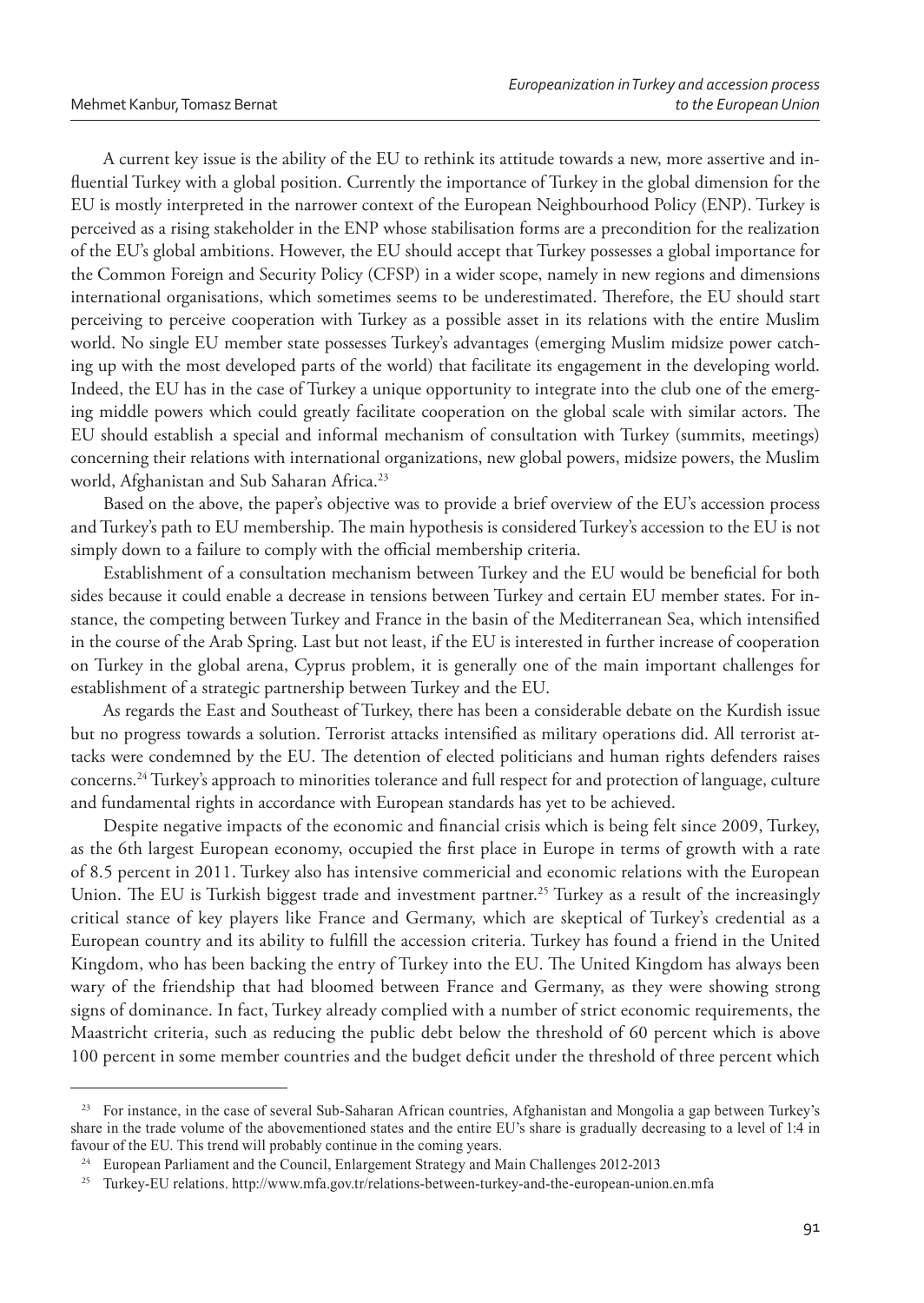is hard to attain even for economic powerhouses such as Germany and France who are currently violating this critical criterion.

The Commission, in its progress report before the negotiation talks started in 2006, clearly mentioned that Turkey fulfilled the Copenhagen criteria, which aim at the stability of institutions guaranteeing democracy, the rule of law, human rights, the protection of minorities, and the existence of a functioning market economy. However, right after Turkey overcomes a barrier comes another demand no matter it is a fair one or it appears in membership requirements.

The EU should not only see Turkey as a candidate for accession but view Ankara as a significant potential asset for effective multilateralism. At the same time, Turkey should think beyond its accumulated frustrations with negotiations and seize the opportunity to couple its diplomatic activism with a strategic alliance with the EU (Grabbe, Ulgen). Over time, this engagement will strengthen the accession process by forging bonds at the working and political levels, and foster a common understanding of and approach to the many problems that both Turkey and the EU want to solve.

#### **REFERENCES**

- Ahmet Davutoğlu is the Minister of Foreign Affairs of the Republic of Turkey (2010), Turkish Foreign Policy and the EU.
- Armagan Emre Çakır (2010), *Fifty Years of EU Turkey Relations: Sisyphean Story*.
- Balcer Adam (2012). *Turkey Goes Global: Implications for the EU*, DemosEUROPA Centre for European Strategy Foundation.
- Cepel Zuhal Unalp (2011), European-Turkish Identyty Interaction From The Social Constructivist Perspective, *International Journal of Social Science and Humanity Studies*, Vol. 3, No 2.

CNN, *Turkey's Kurdish conflict*, www.edition.cnn.com.

- Europa, *EU and Turkey, History*. Delegation of European Union to Turkey, www.avrupa.info.tr.
- European Commission Brussel (2012), *Turkey 2012 Progress Report*, http://ec.europa.eu/enlargement/pdf/ key\_documents/2012/package/tr\_rapport\_2012\_en.pdf (10.10.2012).
- *European Union Enlargement: A Status Report on Turkey's Accession Negotiations*. Vincent Morelli (November 26, 2010), http://fpc.state.gov/documents/organization/155588.pdf.
- Fausymann Hubert (2004), The Cyprus Question Still Unsolved: Security Concerns and the Failure of the Annan Plan, *Suedosteuropa-Mitteilungen*, 06/2004, pp. 44-68, Munich.
- Ilgaz Mahir and Toygur Ilke, *EU-Turkey Accession Negotiations: the State of Play and the Role of the New Turkish Foreign Policy*.
- IMF (2011), *Turkey-2011*, Article IV Consultation Preliminary Conclusions, http://www.imf.org/external/ np/ms/2011/091911a.htm.
- Inanc Husamettin (2004), Identity Problems of Turkey During to the European Union Integration Process, *Journal of Economic and Social Research*, 6 (2), pp. 33-62.
- McCarthy Justin (2005), *Speech at \$ e Turkish Grand National Assembly*, March 24.
- *Republic of Turkey Ministry for EU Affairs*, 2012 Progress Report Prepared by Turkey.
- *Republic of Turkey Ministry of Foreign Affairs*, Foreign Policy (2012), http://www.mfa.gov.tr/default.en.mfa
- Rosenberg Matt (March 05, 2008), *Turkey in the European Union Will Turkey Be Accepted for Membership in the EU?*